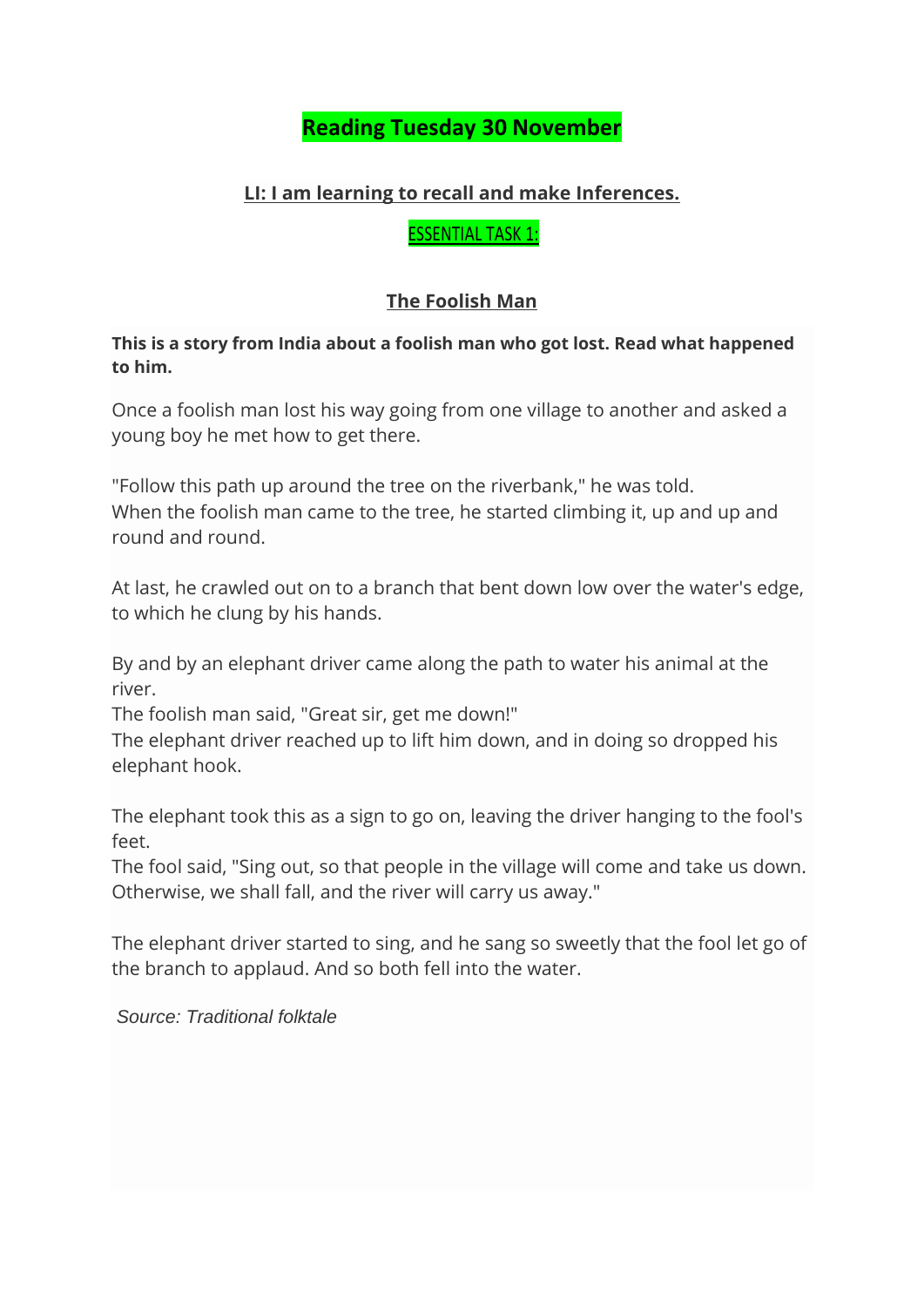## *Choose an appropriate answer*

| a) Where was the foolish man going to?                                                                                                                                                                                      | b) Where was the elephant driver going to?                                                                                                                                                                            |
|-----------------------------------------------------------------------------------------------------------------------------------------------------------------------------------------------------------------------------|-----------------------------------------------------------------------------------------------------------------------------------------------------------------------------------------------------------------------|
| His home                                                                                                                                                                                                                    | One of the villages                                                                                                                                                                                                   |
| Town                                                                                                                                                                                                                        | The river                                                                                                                                                                                                             |
| The river                                                                                                                                                                                                                   | Town                                                                                                                                                                                                                  |
| Another village                                                                                                                                                                                                             | The path along the riverbank                                                                                                                                                                                          |
| c) The elephant went on because                                                                                                                                                                                             | d) The foolish man let go of the branch                                                                                                                                                                               |
| the fool frightened it away                                                                                                                                                                                                 | because he                                                                                                                                                                                                            |
| it wanted to drink at the river                                                                                                                                                                                             | saw the elephant going away                                                                                                                                                                                           |
| the driver dropped his hook                                                                                                                                                                                                 | wanted to sing too                                                                                                                                                                                                    |
| it did not want the foolish man to ride on its                                                                                                                                                                              | was tired of holding on                                                                                                                                                                                               |
| back                                                                                                                                                                                                                        | tried to clap his hands                                                                                                                                                                                               |
| e) Near the end of the story, what mistake<br>did the elephant driver make?<br>He did exactly as he was asked<br>He trusted the fool<br>He let go of the foolish man's feet<br>He expected his elephant would get them down | f) What happened to the fool and the driver<br>in the end?<br>They sang sweetly together<br>They dropped into the river<br>They were left dangling from<br>the tree branch<br>The elephant came back for<br>them both |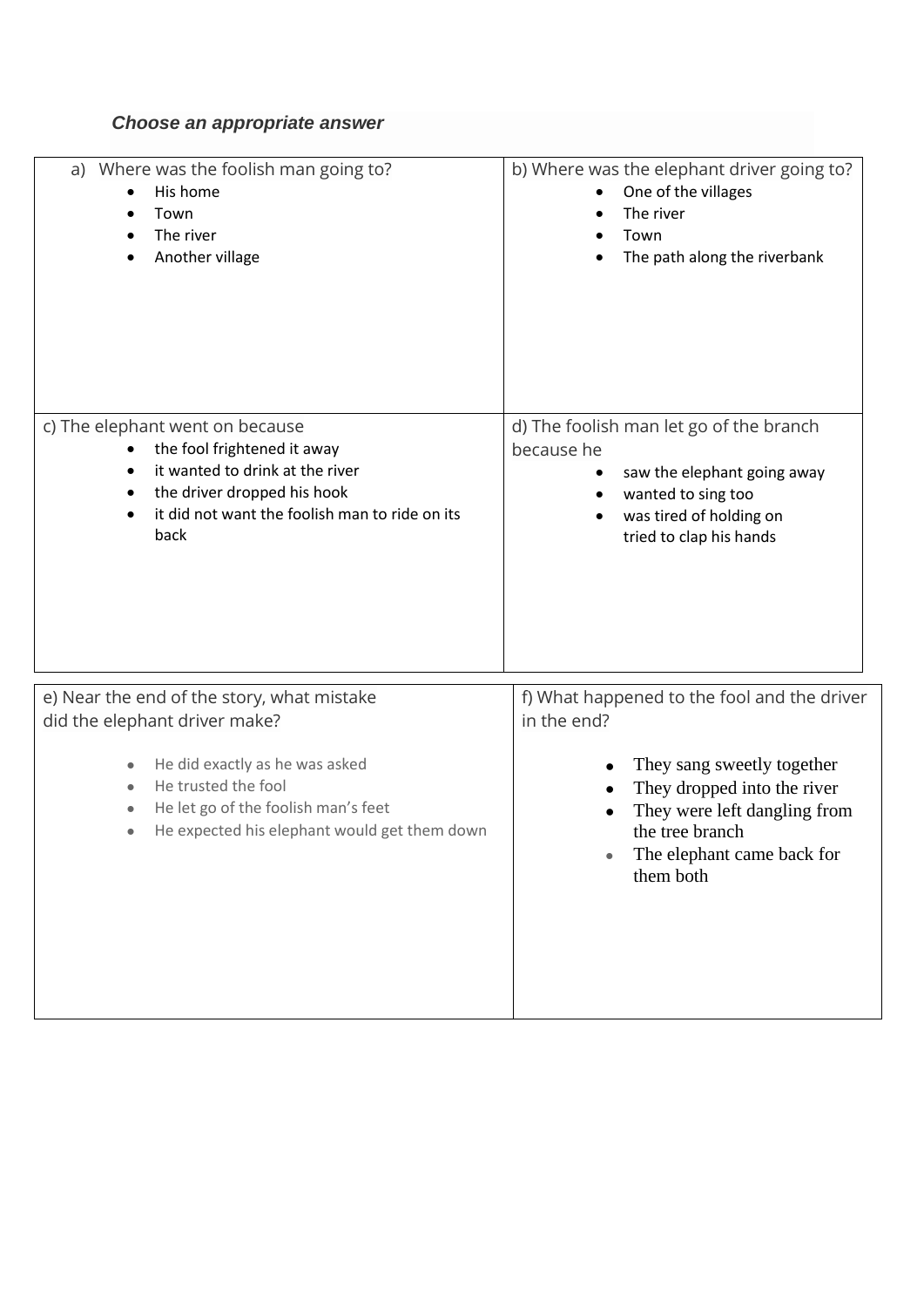ESSENTIAL TASK 2:

# **Building With Books**

**Complete each 'story' of this building by reading a different kind of book**